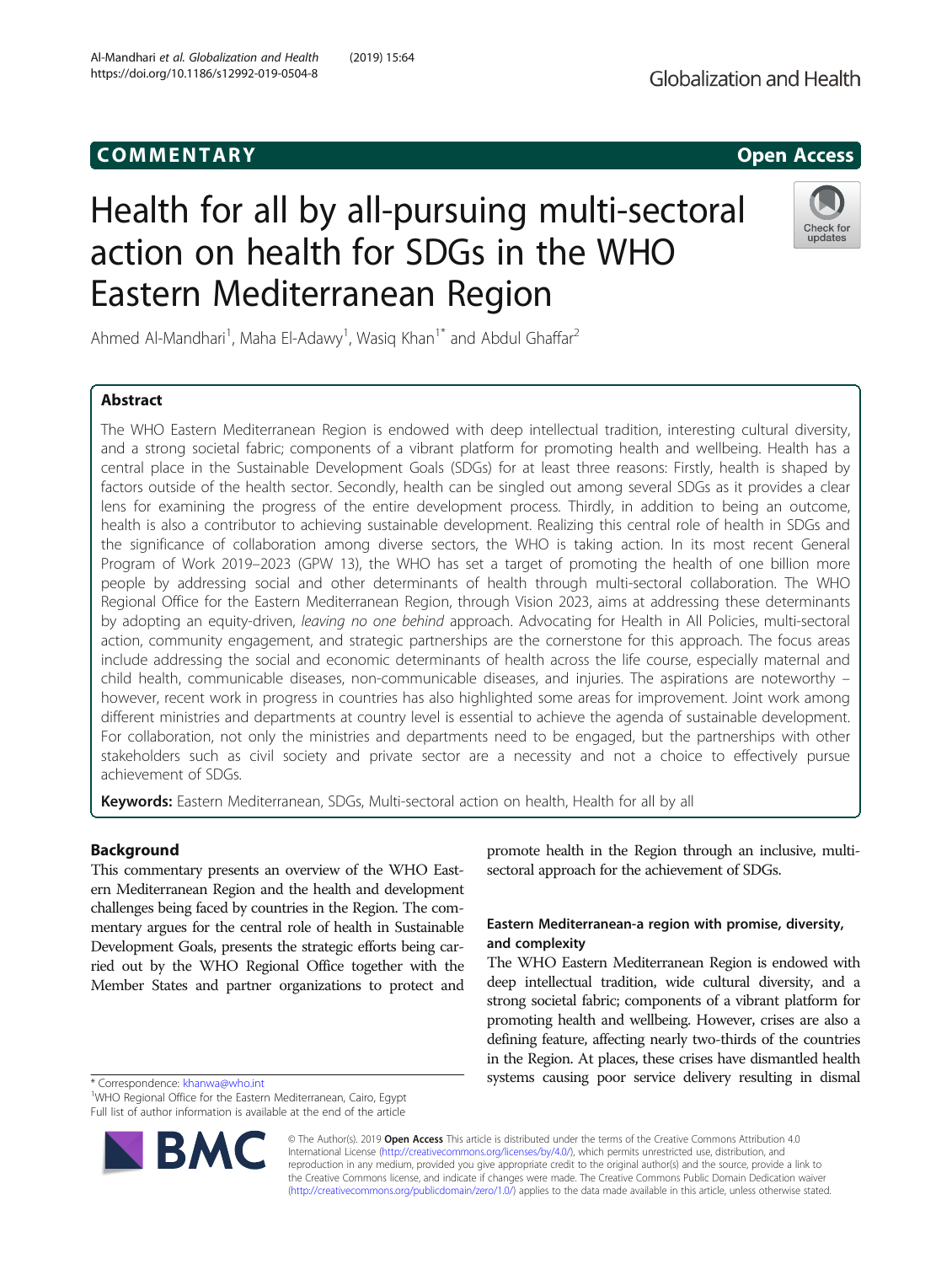health indicators, [\[1](#page-3-0)] and issues like the re-emergence of highly threatening pathogens. Mass evictions have occurred as well as a painful and prominent brain drain from the Region. The size of vulnerable groups such as women, children [\[2\]](#page-3-0), people with disabilities, displaced populations, refugees, and those living in poor rural areas and urban slum has increased and their vulnerability enhanced due to these emergencies.

The Region is a mix of poor and rich countries, with a resultant endowment of advantages and disadvantages. While some enjoy cutting-edge technology, others lack access to basic needs like safe water, sanitation, and electricity. So, the poor and conflict-stricken are still struggling to control infectious diseases while the affluent are having a greater share of NCDs. In most of the conflict-affected states, migrations, poverty, unhealthy lifestyles, and environmental degradation have undermined efforts to reduce and prevent disease, disability, and death. Another challenge is poliomyelitis: the Region is home to the only two countries in the world still reporting wild poliovirus; a telltale sign of compromised health systems.

#### Health in sustainable development goals (SDGs)

Health has a central place in the SDGs [\[3](#page-3-0)] for at least three reasons:

Firstly, health is shaped by factors outside of the health sector. Extreme weather, including torrential rains alternating with prolonged dry seasons, negatively impact populations and their agricultural capacities. Furthermore, it is well-known that humans' climate-unfriendly and inefficient energy choices bring these sudden and extreme weather changes. Similarly, the irrational, rather blatant use of antibiotics in both animals and humans is causing the widespread issue of antimicrobial resistance, with major health and life implications. The threat of a post-antibiotic era characterized by drug resistance, in which common infections will once again become a rampant killer, is an emerging threat. Disease epidemics due to lifestyle, also called non-communicable diseases (NCDs), are another case in point. The environmental and behavioral causes of these NCDs including unhealthy diets, tobacco consumption, harmful use of alcohol, and physical inactivity, demand collaboration with other sectors.

Secondly, health can be singled out among several SDGs as it provides a clear lens for examining the progress of the entire development process. Ending drought-related famine requires addressing climatic catastrophes, which in turn require environment-friendly energy policies and consumption. Addressing antimicrobial resistance is possible only when agriculture and livestock join hands with the health sector. Combating NCD epidemic will only be possible when the tobacco, food, and beverage industry join hands with health. Summarily, health is a reliable indicator of the SDG progress as the social, economic, and environmental

determinants of health are broad, involve many sectors, and cross-link with these sectoral outcomes.

Thirdly, in addition to being an outcome, health is also a contributor to achieving sustainable development. Ensuring Universal Health Coverage (UHC) has been termed as one of the most powerful social equalizers among all policy options [[4\]](#page-3-0). Social risk protection through health insurance in catastrophic situations - one of UHC's many strategies - is a universally accepted strategy for preventing as well as reducing poverty. Annually, according to the WHO estimates, out-of-pocket expenditures on health services push 100 million people into poverty and cause 150 million to experience financial disasters. Providing social risk protection ensures that all people receive essential health care without risking financial hardship; a significant step towards reducing poverty.

# Health for all by all; a vision to promote health equity through multi-sectoral action

Realizing this central role of health in SDGs and the significance of collaboration among diverse sectors, the WHO has taken action. In its most recent General Program of Work 2019–2023 (GPW 13), the WHO has set a target of promoting the health of one billion more people by addressing social and other determinants of health through inter-sectoral collaboration [[5](#page-3-0)]. The social determinants of health (SDH) – the conditions in which people are born, grow, work, play, live, age, and die – are responsible for much of the burden of disease [\[5\]](#page-3-0). The WHO aims to work with governments, partners, and stakeholders on costeffective interventions to address these determinants. Working on road safety is one example of this collaboration in which a whole-of-society approach, which includes governments departments like health, town planning and transport; and private sector, and civil society, is pursued. These sectors are all critical for fostering an enabling environment and promoting individual behavioral change as well as action by the government to improve road safety.

The Eastern Mediterranean Region, through Vision 2023 [[6\]](#page-3-0) developed by the WHO Regional Office for the Eastern Mediterranean (EMRO), aims at addressing determinants of health by adopting an equity-driven, *leav*ing no one behind approach. Advocating for Health in All Policies, multi-sectoral action, community engagement, and strategic partnerships are the cornerstone for this approach [[6\]](#page-3-0). To effectively implement the Vision 2023, EMRO is taking the following strategic initiatives:

 Revitalizing the community-based initiatives and programmes with the help of Member States in the Region, which include healthy cities, healthy villages, healthy markets, and health-promoting schools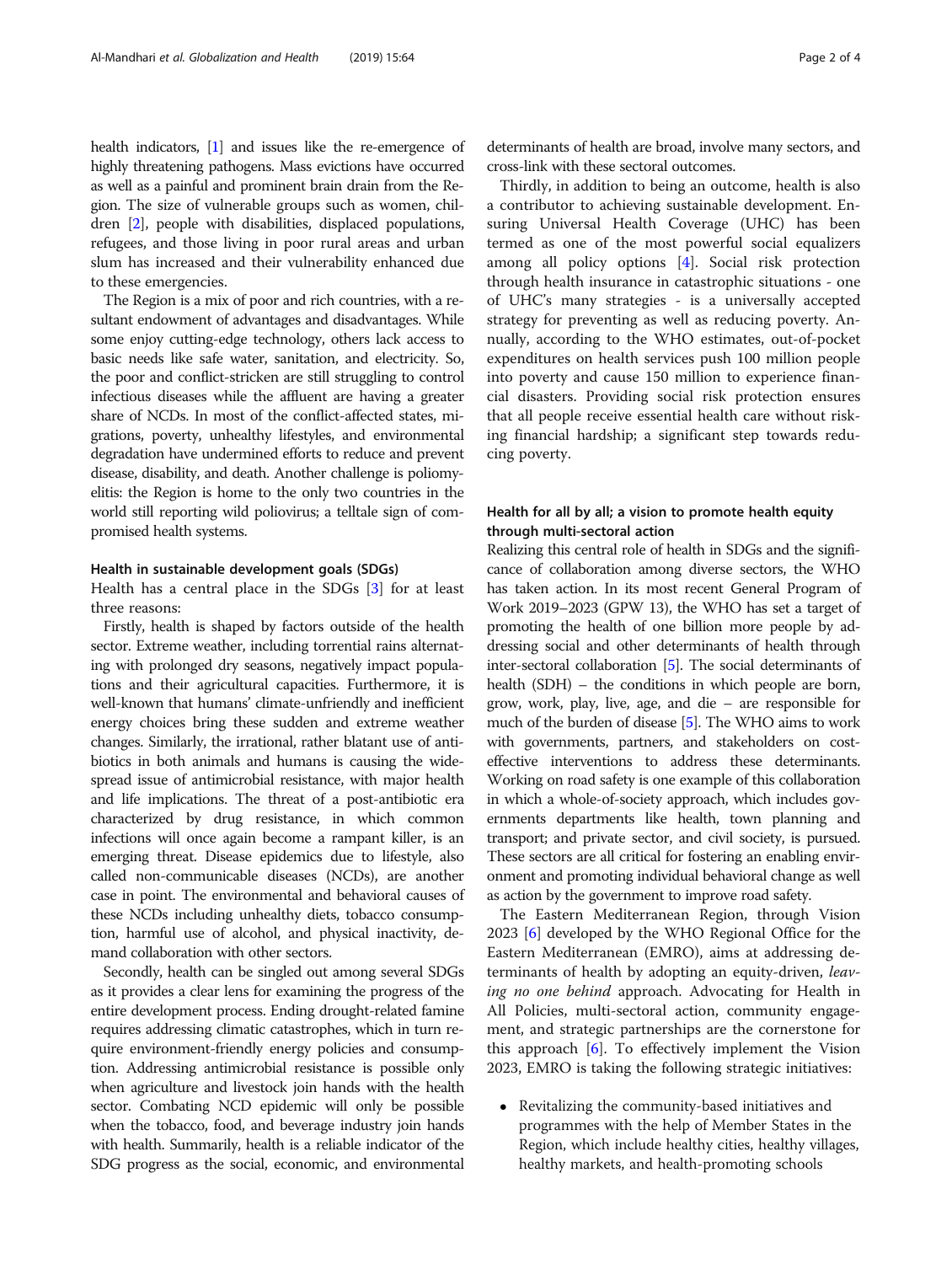- Implementation of a Regional Framework and Plan of action on Health in All Policies
- Enhancing country level leadership capacities to accelerate progress towards SDGs through a leadership training program
- Reviving interest, mobilizing resources and adopting a strategic approach towards environment health and climate change through CEHA- the Regional Centre for Environmental Health Action which is a centre of excellence for environmental health
- Setting up an EMRO Commission on Social Determinants of Health
- Promoting a whole-of-government approach in health in countries
- Promoting partnerships with civil society and communities through Eastern Mediterranean Community Engagement in health Framework (EMCEF) and
- Implementing a region specific package of multisectoral policies and interventions.

The collective aspirations and actions by EMRO and the Member States to accelerate progress towards SDGs through multi-sectoral action in the Eastern Mediterranean Region are noteworthy – however, recent work from the Region has also brought to attention some lessons. The "One Health" case studies developed by EMRO reporting the "Whole of Government" (WOG) approach advocate the expansion of this approach to include non-public sectors, including private healthcare, private business, and academia and research institutions. WOG is a response to departmentalism and it emphasizes not only in collaborative policy and planning but also in joint implementation and monitoring [\[7](#page-3-0)]. Another scoping review exercise on social determinants of health, conducted by EMRO, calls upon the ministries of health to recognize that they cannot act alone to achieve the objective of addressing social determinants of health and should embrace non-health sectors by adopting a win-win action agenda.

## Conclusions

Joint work among different ministries and departments in countries is essential to achieve the agenda of sustainable development. Within the Region, the distribution of tasks and responsibilities between different ministries will differ from one country to another. However, it is possible to identify overlapping areas covered by various ministries and identify common concerns that could be the basis for collaboration with the Ministry of health such as:

• For achieving the SDGs, education especially of women lies at the core of all social issues [[8](#page-3-0)]. Evidence is widely available on the role of women's education- both primary and the secondary- in improving the survival and health of their children.

- Similarly, child rights are important, and a vital shared task is to ensure health and wellbeing of children during the first five years of life and to protect the growing number of children forced to work or live on the streets
- Social welfare policies and interventions have the potential to improve health outcomes [[9\]](#page-3-0) through the provision of adequate social protection for all. Protection for vulnerable groups such as the elderly, the disabled, and the developmentally and mentally disadvantaged, is part of these programmes. Also important are the poverty alleviation programmes that generate sufficient resources for people to live in dignity. The National Health Insurance Programme, an initiative of the Ministry of Health in Pakistan-one of the largest countries in Eastern Mediterranean Region- provides an example of social health protection, where multi-sectoral collaboration is happening to improve health outcomes and enable people to live a dignified life.

Lastly, for effective implementation of the SDGs agenda, in addition to the collaboration among public sectors, partnerships with other stakeholders are also necessary [[10\]](#page-3-0). These stakeholders include a) civil society institutions, especially non-governmental organizations that are becoming key players in the development and advocacy of new policies and strategies on social development; b) academia, including research centers and universities that play an important role in applied research to produce useful data for health policy and programming; and c) media, which in this Region have huge potential value in spreading awareness and creating a favorable social environment for health and health equity. Equally important is the rapidly growing community of social media users, which offers an opportunity to have a dialogue with informed voices situated outside of the formal government and nongovernmental organizations.

It is only through concerted efforts driven by inclusiveness, collaboration and commitment to serve all by all that the achievement of SDGs can be realized in complex settings like countries of the WHO Eastern Mediterranean Region.

#### Acknowledgements

Not applicable.

#### Authors' contributions

AG and WK conceived the commentary concept. AA, ME, WK and AG jointly developed, revised and finalized the draft of the manuscript. All authors read and approved the final manuscript.

# Funding

Not applicable.